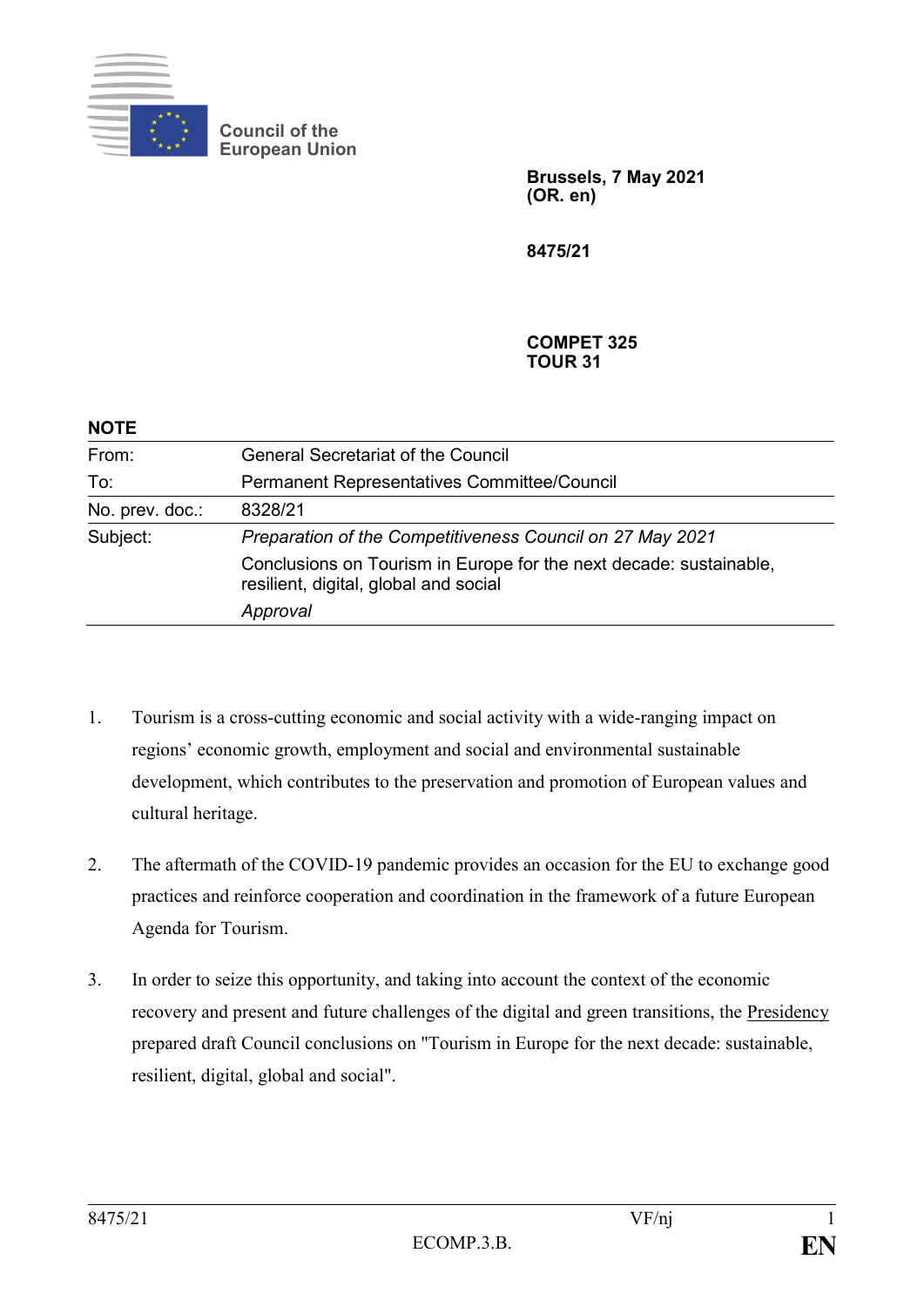- 4. The Working Party on Competitiveness and Growth (Tourism) discussed the draft Council conclusions at informal meetings by videoconference on 18 January, 16 March, 23 April and 5 May 2021. The text now meets with the agreement of all delegations as set out in the Annex.
- 5. The Permanent Representatives Committee is invited to confirm the consensus reached at Working Party level on the text set out in the Annex and submit the draft conclusions for adoption by the Council (Competitiveness) at its session on 27 May 2021.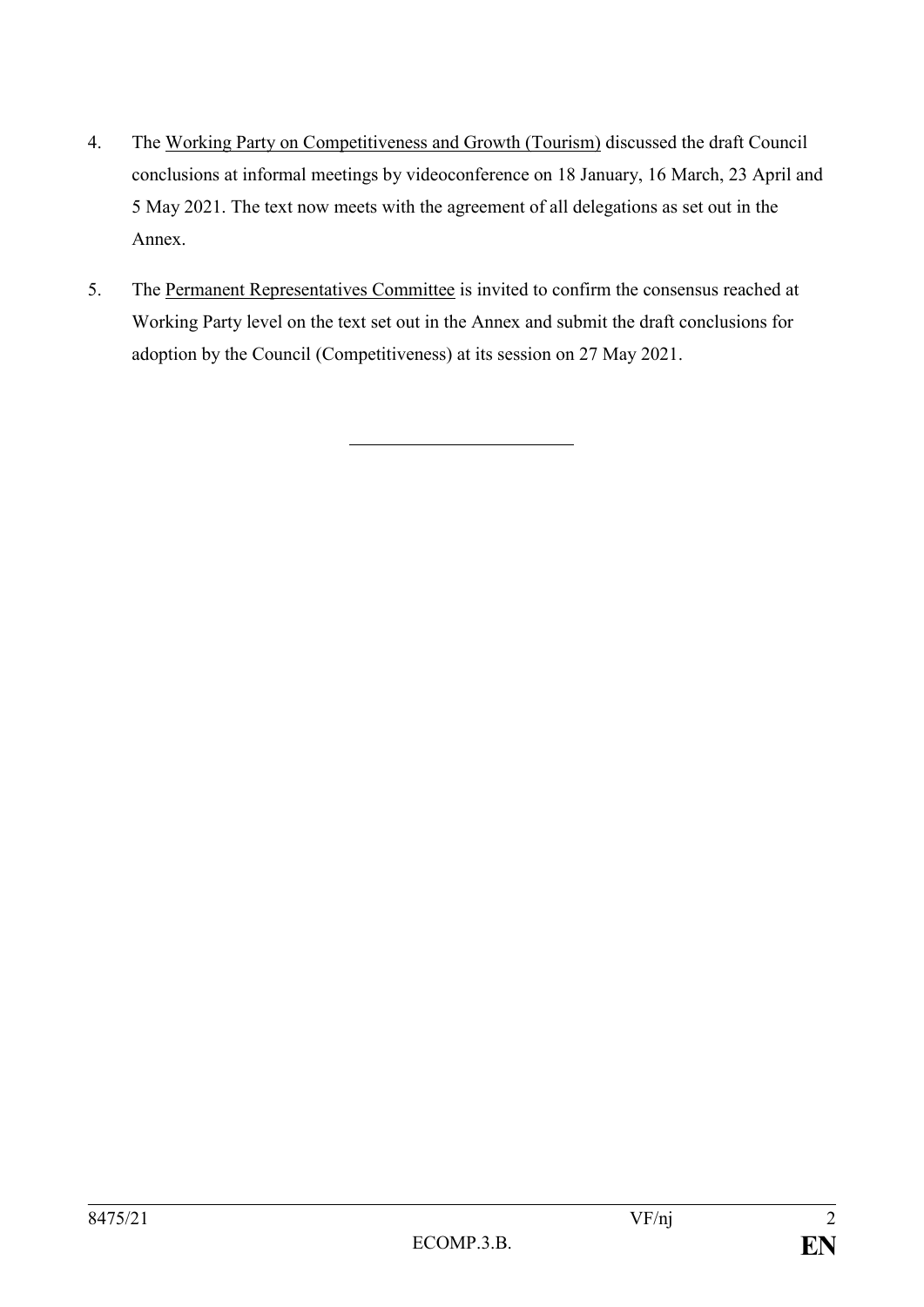# **DRAFT COUNCIL CONCLUSIONS on TOURISM IN EUROPE FOR THE NEXT DECADE: SUSTAINABLE, RESILIENT, DIGITAL, GLOBAL AND SOCIAL**

#### THE COUNCIL OF THE EUROPEAN UNION,

- Having regard to the Treaty on the Functioning of the European Union (TFEU), and in particular Article 195 thereof,
- With due regard to the respective spheres of competence of the Member States and the Union, as well as the principles of subsidiarity and proportionality,
- Recalling the importance of the principle of the free movement of persons and services, as established in the Treaties,

### HAVING IN MIND

- The communication from the Commission on "Europe, the world's No 1 tourist destination a new political framework for tourism in Europe" of June 2010**<sup>1</sup>** and the Council conclusions of October 2010 on this communication**<sup>2</sup>** ;
- The Council conclusions on "The competitiveness of the tourism sector as a driver for sustainable growth, jobs and social cohesion in the EU for the next decade" of 27 May 2019<sup>3</sup>;
- The communications from the Commission on "The European Green Deal" of 11 December 2019**<sup>4</sup>** and on "Sustainable Europe Investment Plan - European Green Deal Investment Plan" of 14 January 2020**<sup>5</sup>** ;

1

- **<sup>2</sup>** 14944/10
- **<sup>3</sup>** 9707/19

**<sup>1</sup>** 11883/10

**<sup>4</sup>** 15051/19 and 15051/19 ADD1

**<sup>5</sup>** 5269/20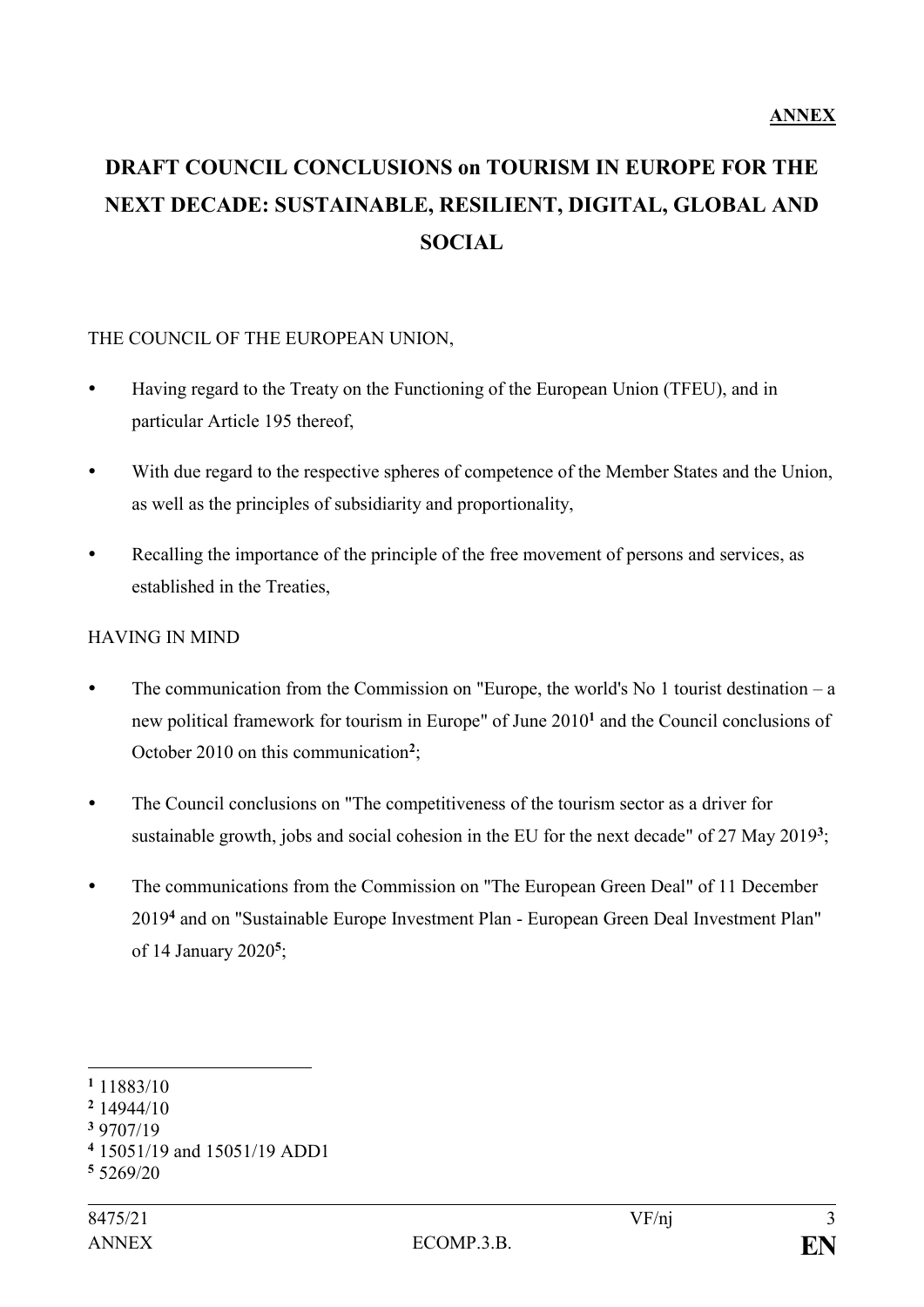- The communications from the Commission on "A New Industrial Strategy for Europe" of 10 March 2020, which introduced the industrial ecosystems approach, one of which is the tourism ecosystem, and its update of 5 May 2021**<sup>6</sup>** , as well as "Europe's moment: Repair and Prepare for the Next Generation" of 27 May 2020 and "A European strategy for data" of 19 February 2020 and the European Skills Agenda for sustainable competitiveness, social fairness and resilience of 1 July 2020;
- The communication from the Commission on "Tourism and transport in 2020 and beyond"<sup>7</sup> and the related Tourism and Transport package of 13 May 2020, the "European Parliament resolution on transport and tourism in 2020 and beyond" of 19 June 2020**<sup>8</sup>** , the "European Parliament resolution on establishing an EU strategy for sustainable tourism" of 25 March 2021**<sup>9</sup>** and the opinion of the European Economic and Social Committee on tourism and transport in 2020 and beyond;
- The Council conclusions on "Shaping Europe's Digital Future" of 9 June 2020**<sup>10</sup>**;
- The communication from the Commission "2030 Digital Compass: the European way for the Digital Decade" of 9 March 2021**<sup>11</sup>**;
- The Council conclusions on how to deepen the EU single market for a strong recovery and a competitive, sustainable Europe of 21 September 2020**<sup>12</sup>**;
- The Council conclusions on "A recovery advancing the transition towards a more dynamic, resilient and competitive European industry" of 16 November 2020**<sup>13</sup>**;

<sup>&</sup>lt;u>.</u> **<sup>6</sup>** COM(2021) 350 final

**<sup>7</sup>** 6874/20

**<sup>8</sup>** https://www.europarl.europa.eu/doceo/document/TA-9-2020-0169\_EN.html

**<sup>9</sup>** [https://www.europarl.europa.eu/doceo/document/TA-9-2021-0109\\_EN.pdf](https://www.europarl.europa.eu/doceo/document/TA-9-2021-0109_EN.pdf)

**<sup>10</sup>** 8711/20

**<sup>11</sup>** 6974/1/21

**<sup>12</sup>** 10698/20

**<sup>13</sup>** 13004/20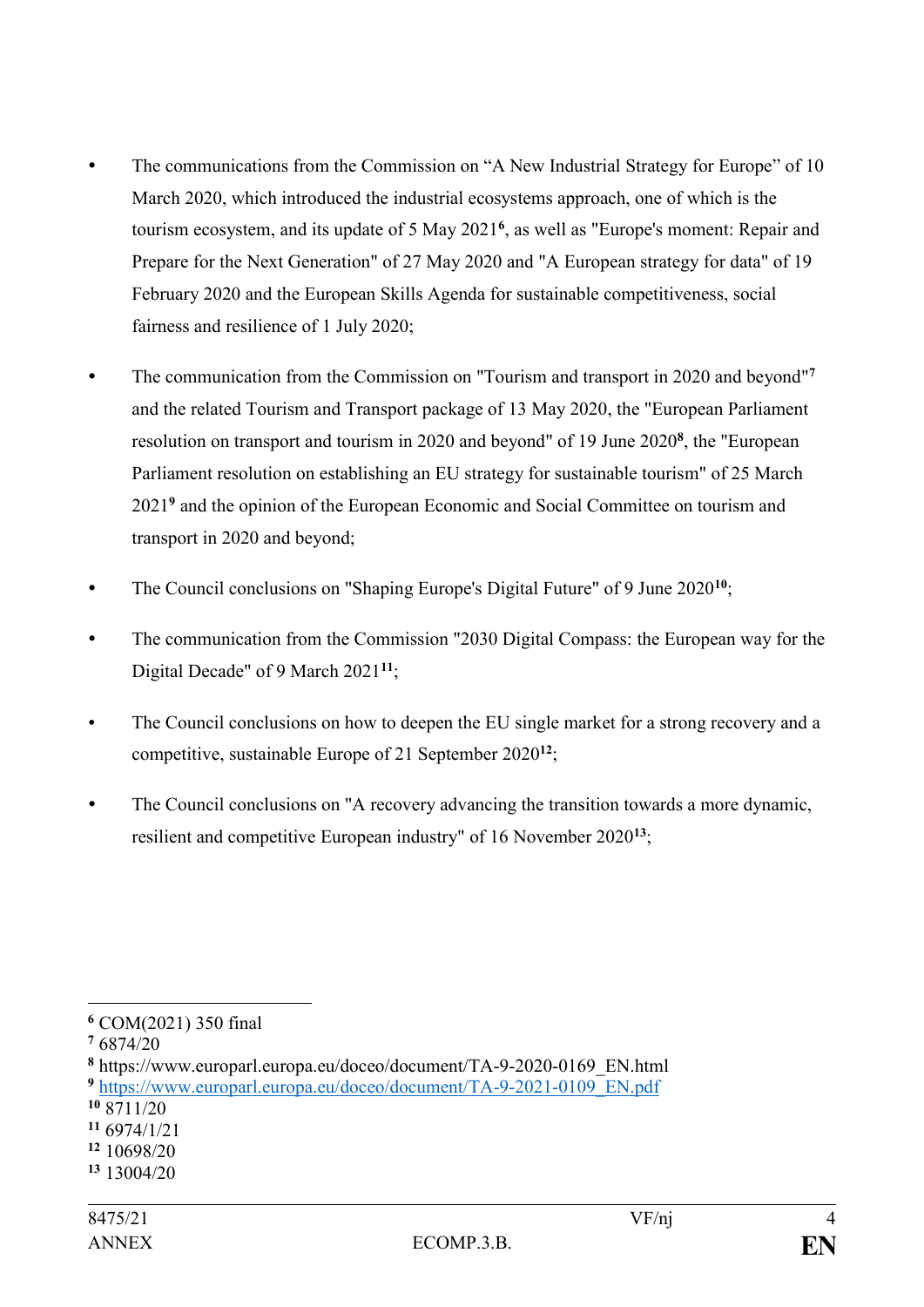The 2030 Agenda for Sustainable Development Goals adopted by the United Nations General Assembly and the Paris Agreement ratified within the United Nations Framework Convention on Climate Change;

## TAKING INTO ACCOUNT that:

- a) tourism is a cross-cutting economic and social activity with a wide-ranging impact on regions' economic growth, employment and social and environmental sustainable development, which contributes to the preservation and promotion of European values and cultural heritage;
- b) tourism ecosystem employs around 20.3 million people in the EU, and that in 2019, the last year before the severe impact of the COVID-19 pandemic on the economy, accounted for 9.5% of the EU's GDP, with a 7% value of overall EU exports. With the pandemic revenues of some sub-sectors dropped by up to 80% of net value and around 11 million jobs in the EU have already been impacted in the tourism ecosystem in 2020**<sup>14</sup>**;
- c) due to the COVID-19 crisis, the tourism ecosystem has the highest investment needs among the 14 industrial ecosystems defined by the European Commission and the lowest confidence indicator;
- d) the value chains in the tourism ecosystem are complex. Tourism is essentially a horizontal activity that depends on and influences several sectors and the success of the tourism industry lies in the synergies and sound interaction between them. Disruptions along the value chains may lead to significant losses for all stakeholders;

<sup>&</sup>lt;u>.</u> **<sup>14</sup>** Commission Staff Working Document, Identifying Europe's recovery needs, SWD(2020) 98: https://ec.europa.eu/info/sites/info/files/economyfinance/assessment\_of\_economic\_and\_investment\_needs.pdf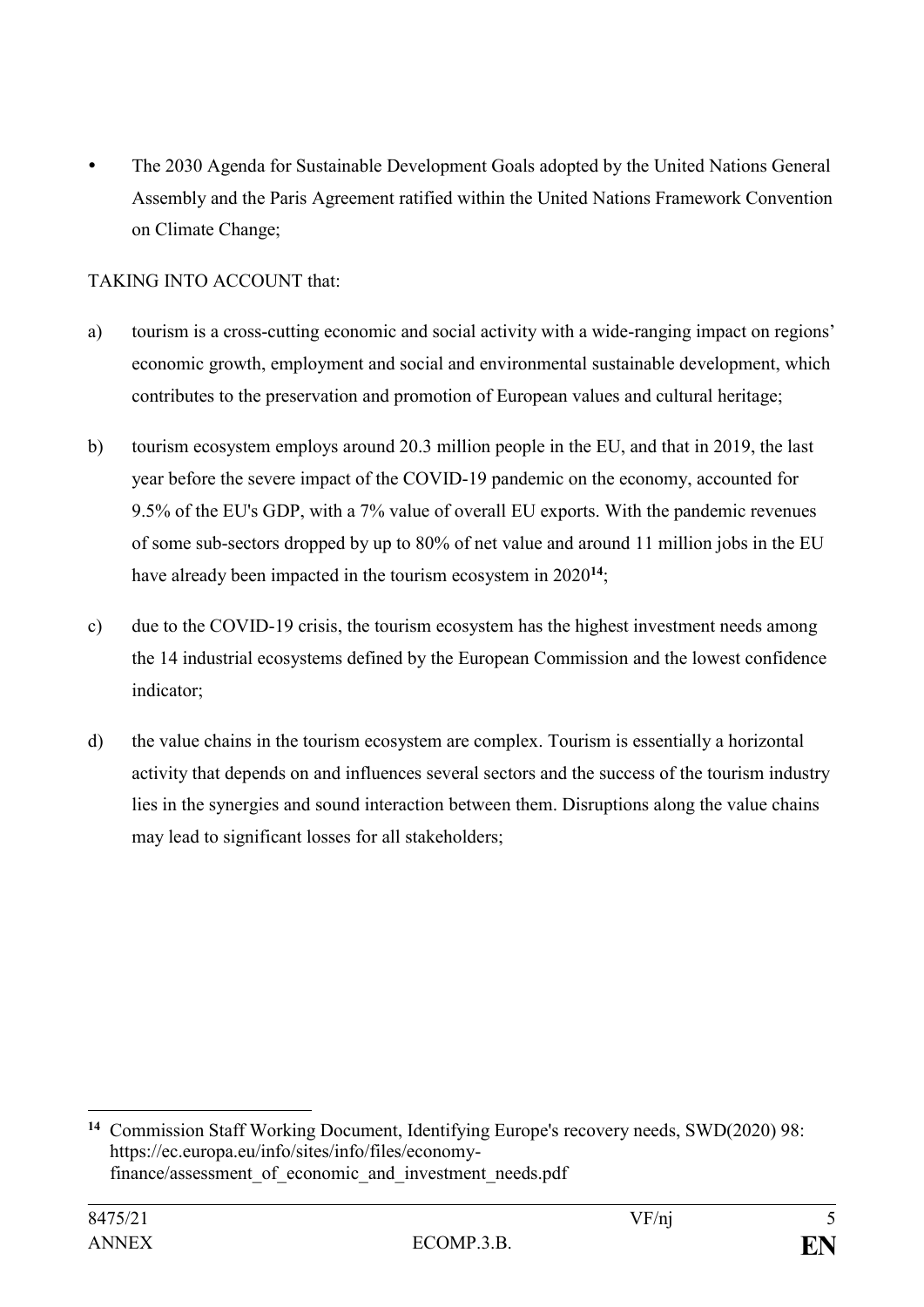- e) the aftermath of the COVID-19 pandemic provides an occasion for the EU to exchange good practices and reinforce cooperation and coordination in the framework of a European Agenda for Tourism;
- f) tourism and travel need transparent information and clear criteria on conditions and crossborder mobility as well as appropriate digital and interoperable tools to facilitate mobility so that travellers can make informed choices, allowing the industry to adapt and implement compliant measures, in particular during health crises;
- g) stakeholders and all relevant players of the tourism ecosystem at all levels should be committed to accelerating and implementing the measures and actions that make the ecosystem more sustainable and reduce its environmental impact;
- h) following the COVID-19 pandemic, consumers, as well as future generations, may have a different approach to travel and tourism experience and the supply side could act as driver of the anticipated changes in consumption and actively promote more sustainable behaviour on the demand side;

# THE COUNCIL OF THE EUROPEAN UNION,

- 1. HIGHLIGHTS the importance of regular cooperation and exchanges of best practices between Member States on sustainable and responsible tourism policies. This is of particular relevance to build resilience and ensure agility in the context of future crisis management.
- 2. STRESSES the positive contribution of sustainable and responsible tourism, respecting natural, social and cultural resources and values and the well-being of local communities, particularly those in less developed areas, those undergoing structural changes and remote areas such as the EU outermost regions.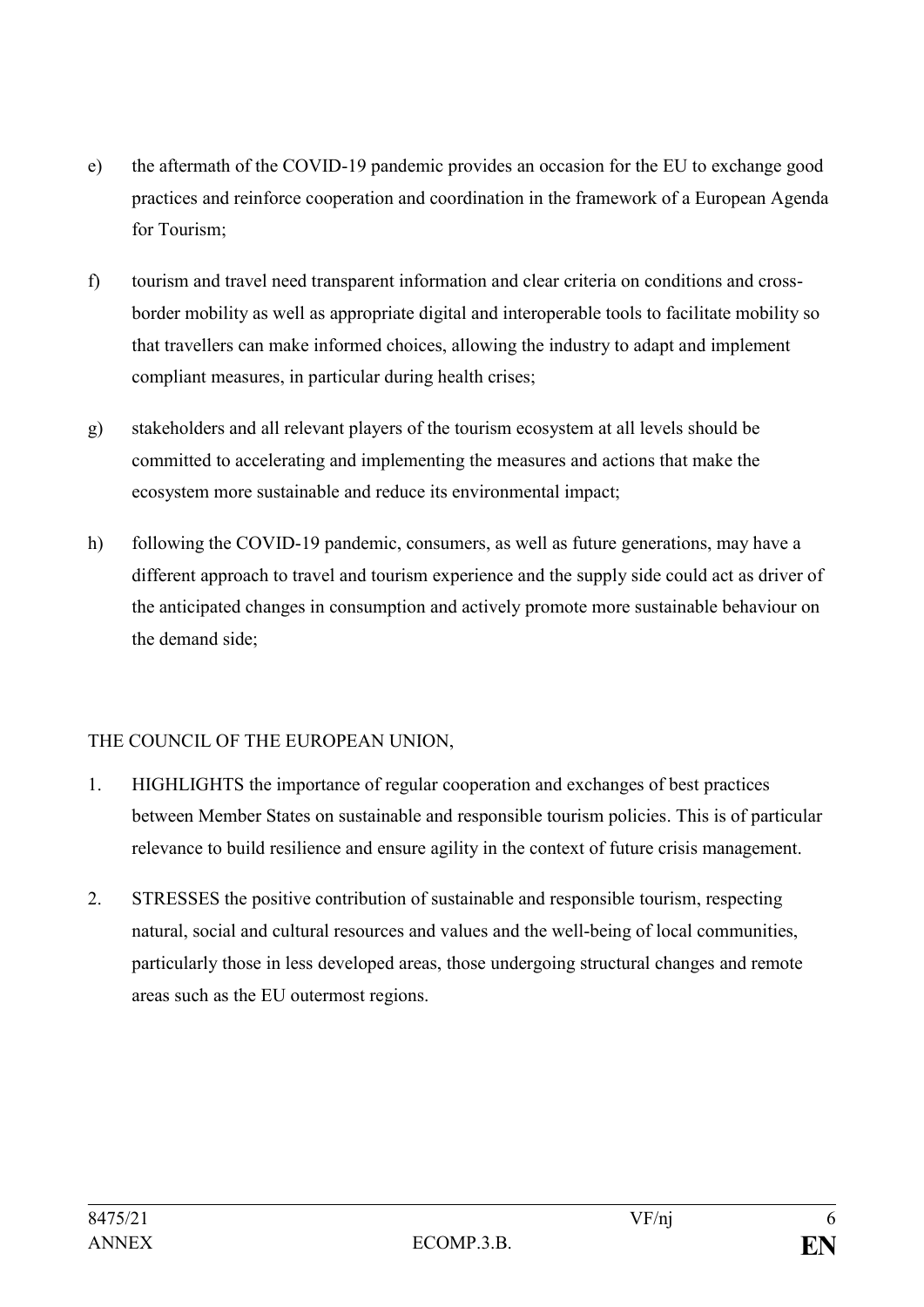- 3. URGES the EU and its Member States to move towards a collective and well-coordinated response to the current pandemic and possible future crises (pandemic or otherwise) with a common cohesive approach, deepened cooperation and coordination, including supporting the development of voluntary standards for health and safety protocols by tourism services and establishments.
- 4. UNDERLINES the need for a well-functioning, strong and resilient EU Single Market for the development and promotion of tourism.
- 5. STRESSES the importance of addressing the needs and potential of tourism SMEs and microenterprises as drivers for social and economic convergence contributing to a balanced regional development and job creation.
- 6. HIGHLIGHTS the importance of quality education and skills development, with a focus on young people and gender equality, without neglecting lifelong learning processes and resources; encourages student and professional exchanges as well as the acquisition of training, competences and digital skills by tourism professionals at all levels, where the ongoing work towards a Pact for Skills in tourism should be further pursued through publicprivate partnerships.
- 7. IDENTIFIES tourism as one of the industrial ecosystems where further measures are needed to contribute to the quality of life and the development, improvement and promotion of tourism products and services with due regard to all three dimensions of sustainability: economic, social and environmental. Those include the transition towards climate neutrality by improving resource efficiency, waste and water management to minimize the environmental impact, respecting cultural heritage, new employment opportunities, sustainable construction and modernisation of tourism and public infrastructure, transport, digital transformation, telecommunication, as well as innovative financial products and services.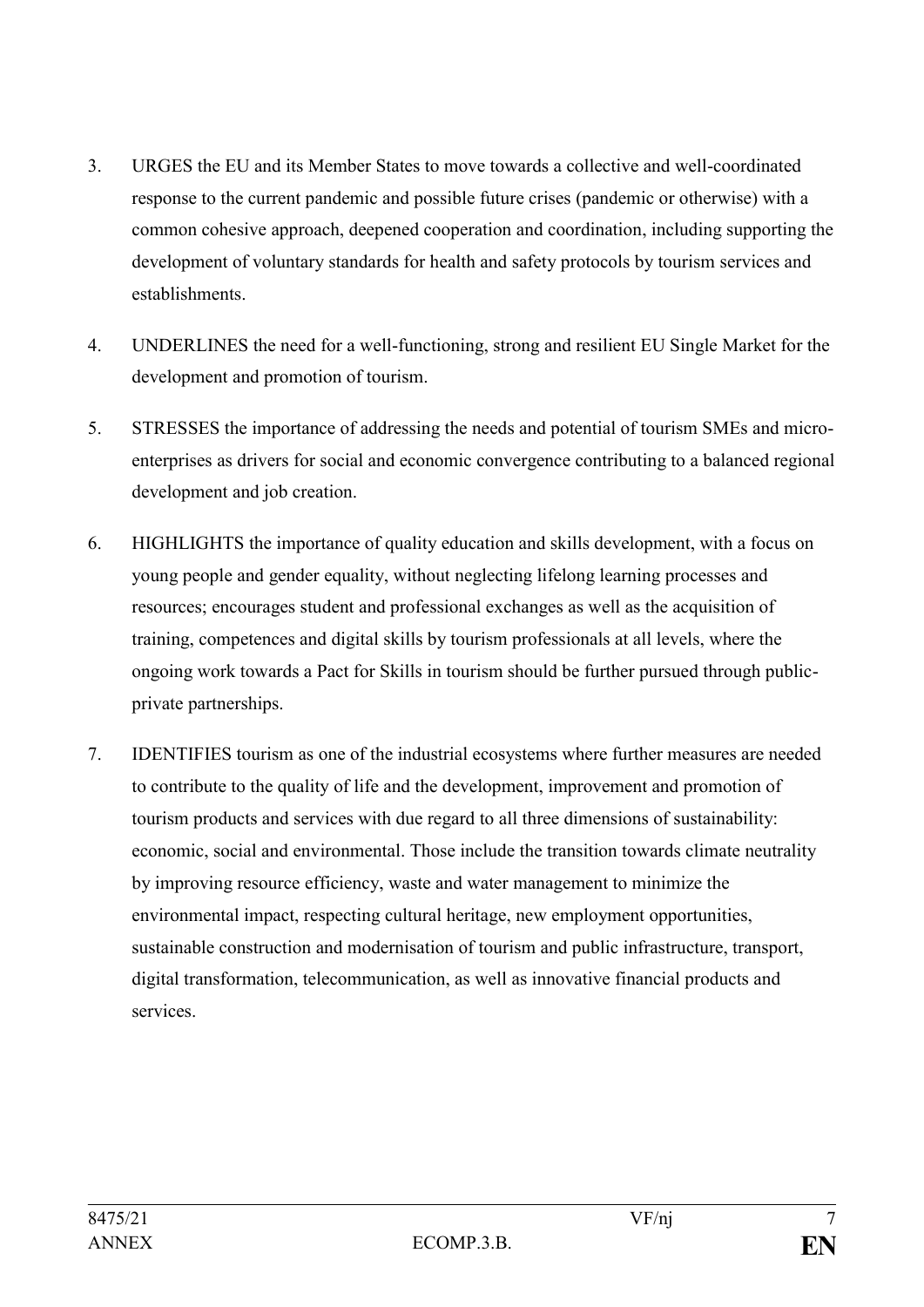- 8. RECOGNISES that city tourism, business travel, the events sector and the industry of Meetings, Incentives, Conventions, and Exhibitions (MICE) are an increasingly important part of the tourism ecosystem; the future of these sectors and all other sectors will need to be part of a medium and long-term EU Agenda for Tourism.
- 9. ENCOURAGES Member States to develop sustainable, responsible and resilient tourism policies and strategies, based on sound evidence and on the monitoring of the impact on global, national and regional levels, including on:
	- a) driving towards a sustainable and responsible tourism and business conduct;
	- b) improving connectivity and multi-modal sustainable travel, taking into account crossborder, rural, insular, peripheral and depopulated areas-, as well as outermost regions;
	- c) promoting the sustainable coastal and maritime tourism as part of the tourism ecosystem and of the blue economy, and their successful functioning depends on health maritime environment and strong cooperation between authorities and maritime sector's stakeholders;
	- d) promoting new technologies, digitalisation, ICT and data-sharing to enhance the performance of tourism businesses, the value of tourism destinations, understand and meet growing and emerging needs of tourism consumers and adapt to their uses and practices, enrich the end-to-end tourist experience, improve tourism development planning and the smart management of tourism flows, as well as provide seamless travel, easier communication and integrated tourism development;
	- e) encouraging European wide dialogue and exchange of best practice among Member States to develop innovative approaches, including in smart tourism, for the balanced management of growing tourism flows into European destinations.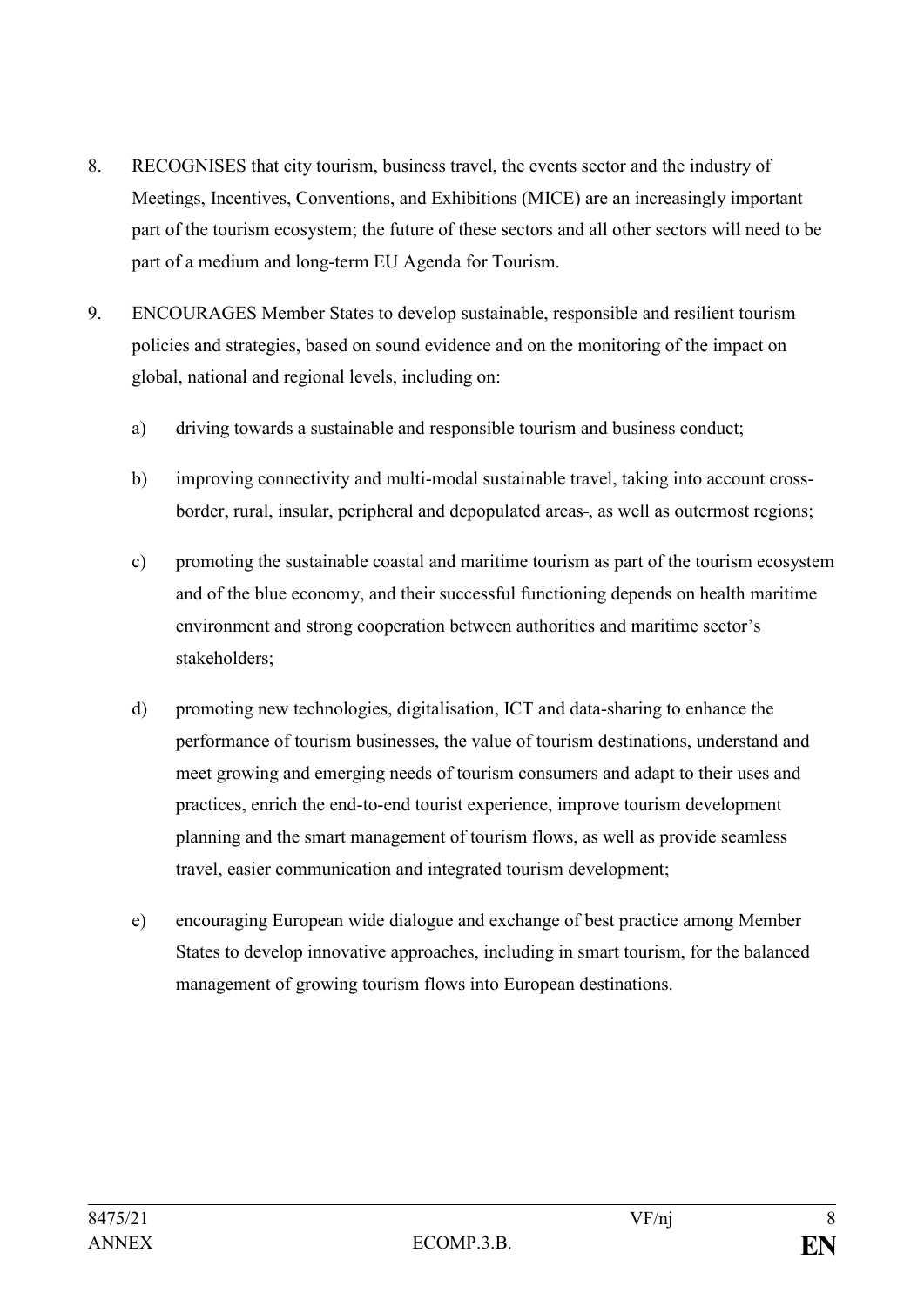- 10. RECOMMENDS that Member States share their vision, ideas and potential projects on how the tourism ecosystem can contribute to achieving the European Green Deal objectives, aligned with the Paris Agreement and the Sustainable Development Goals of the Agenda 2030, and in line with the principles of just transition, by implementing innovative instruments to modernise tourism business models and destination management and take further steps on the road to decarbonisation, more resource efficiency and promotion of circular economy in tourism.
- 11. EMPHASIZES the importance of the digital transformation of tourism and that tourism can play a relevant role within the EU Digital Single Market and the common European Data spaces initiatives, such as Artificial Intelligence and big data issues, aligned with the EU data strategy, and ensuring that the European Digital Innovation Hubs network contribute to the digitalisation needs of tourism related SMEs.
- 12. ENSURES that the EU identifies and makes smart use of existing funding opportunities under the Multiannual Financial Framework (MFF) and the Next Generation EU, in order to support the short-, medium- and long-term recovery of the tourism ecosystem and to make it more resilient and support its green and digital transitions.
- 13. INVITES the Commission and Member States, in participation with relevant stakeholders, to design a European Agenda for Tourism 2030/2050, underpinned by shared priorities and action plans, recognising the differences between Member States, based on a foresight that addresses the key strategic challenges to drive the green and digital transitions of the tourism ecosystem and strengthen its competitiveness, resilience, and sustainability to present a first outline of the Agenda by the end of 2021.